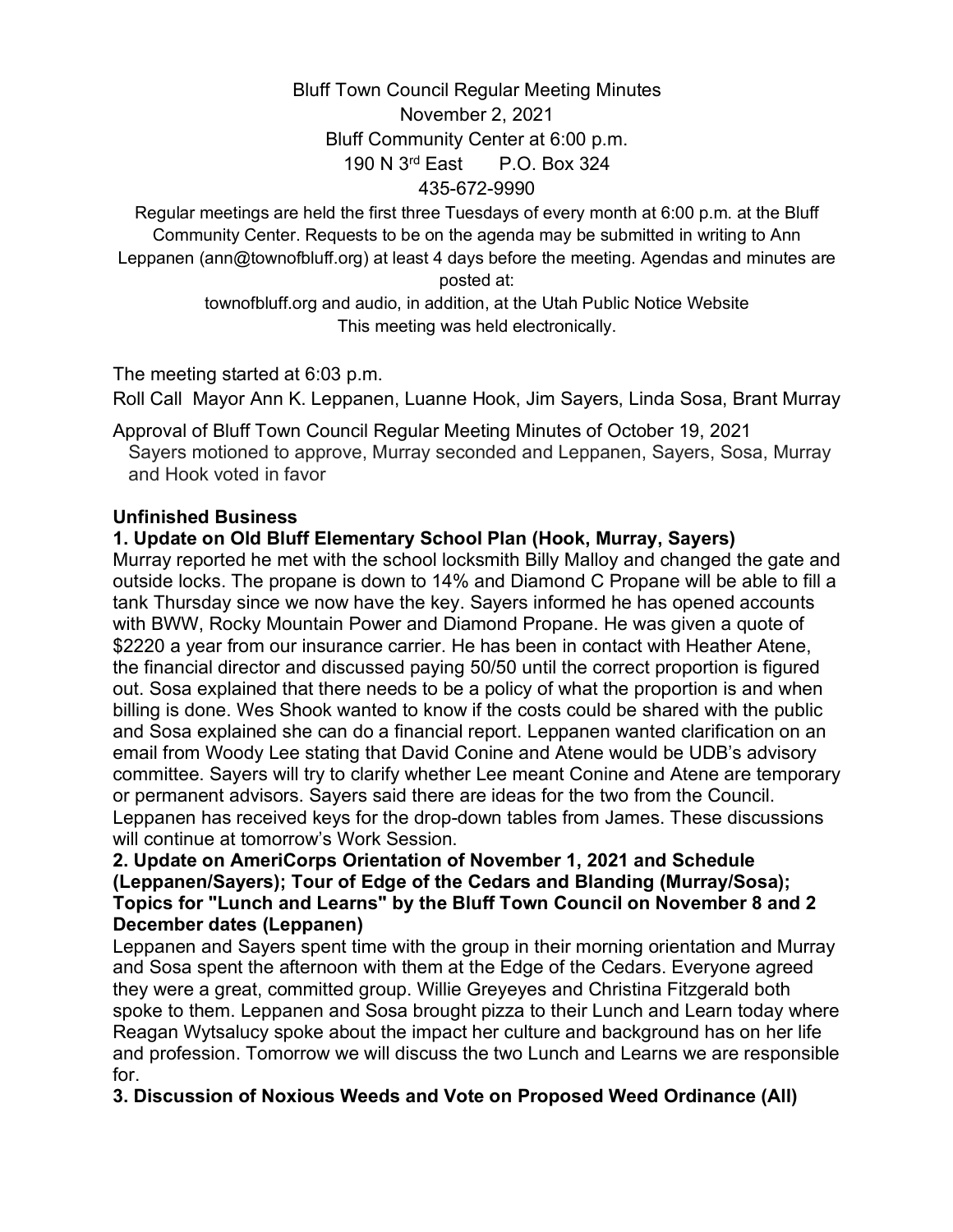This is moved to tomorrow's Work Session.

### **4. Discussion and Vote on Municode Ordinance, Frequency of Updates (Leppanen)**

This is moved to next week's agenda since it has not been finished.

# **5. Update on Municipal Election (Leppanen)**

Those running for office are unopposed but County results should be available after 8 p.m. Sosa reported that she has her and Leppanen's Financial Reports; even though there were no financial contributions the County said to fill them out and keep them, and Hook ca complete hers when she returns.

### **6. Update on Town Clerk Position and Resignation of Transcriber (Leppanen/Sosa); Discussion of Capitalization**

Erin Richards has been doing minutes for P&Z and is working on policy for the Council but will be leaving late November. The Council agreed she has been doing great work for us. Murray motioned that Leppanen post a job opening for transcription at the Post Office, Sayers seconded and Leppanen, Hook, Sosa, Murray, and Sayers voted in favor. Richards explained to Leppanen and Sosa about the importance of determining capitalization and depreciation on the school and an accountant will be needed to do those. The audit is finished.

## **7. Update on Question from Planning and Zoning Regarding Variances and Possible Addition to Ordinances (Leppanen)**

We are waiting on answers to variance questions from Chris McAnany. BOB asked that the Dark Skies deadline be extended because of the hardships brought on by Covid. It will be on next week's agenda.

## **8. Update on Community Development Block Grant Workshop and First Public Hearing to be Scheduled (All)**

Sosa reported that she, Leppanen and Sayers attended this workshop that is the mandatory first step to submitting CDBG grants. It was very informative and the leaders are willing to help us with the steps needed for grants. Leppanen suggested posting a public hearing notice on the UPNW in time to meet November  $16<sup>th</sup>$  before our regular meeting to get public input for possible projects. Sayers motioned that we use that date and Leppanen post it, Murray seconded and Leppanen, Hook, Sosa, Murray, and Sayers voted in favor.

# **9. Update on Community Center for November (Sosa)**

Leppanen and Sosa met with the CC manager to discuss current issues. We have a new meditation class on Mondays and Girl Scouts has started meeting outside twice a month. This means classes are meeting in the CC every week day and it was decided to recommend that the CC remain closed in November and December because of increasing Covid numbers. There is a meeting of the Murdered and Missing Indigenous Women and Girl's Task Force on November 20<sup>th</sup> but it is a Saturday. Mainly Marathon will use the restrooms one day. Murray motioned to keep the CC closed in November and December and reevaluate in January, Sayers seconded and Leppanen, Hook, Sosa, Murray, and Sayers voted in favor.

# **New Business**

# **10. Discussion and Vote on Off-Street Parking Ordinance (All)**

This mirrors San Juan County policy except for businesses being responsible for broken signage. It will be discussed in the Work Session.

**11. Short Term Rental Ordinance and Revisions Discussion (Sosa)**